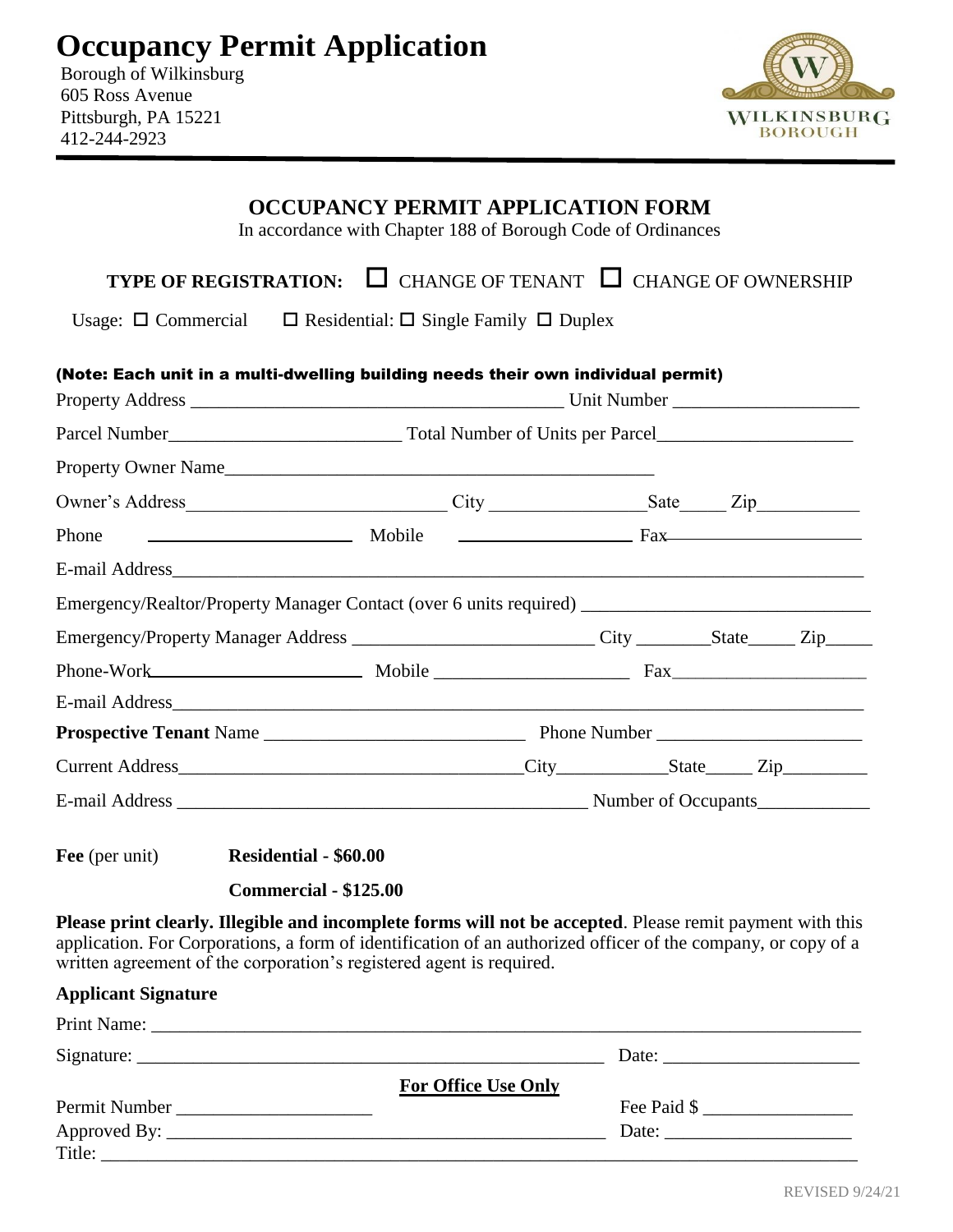## **Occupancy Permit Application**

Borough of Wilkinsburg 605 Ross Avenue Pittsburgh, PA 15221 412-244-2923



**Violations discovered during a requested Occupancy Permit inspection may not disqualify the unit from occupancy consideration but will result in a Notice of Violation being issued to the owner and further follow-up to ensure that the deficiencies have been corrected.** 

**Prior to application submission all utilities shall be on and in working order, all required smoke detection shall be installed and in working order. The inspection will be held to the standards of the International Property Maintenance Code as adopted by the Borough of Wilkinsburg.**

#### **TYPICAL APARTMENT INSPECTION ITEMS**

The Inspection Staff will be checking for the following items (not limited to) prior to issuance of a Certificate of Occupancy for Rental:

- Apartment unit/ numbers shall be posted on the door or entry area of the unit for proper identification.
- Smoke detectors shall be installed *inside every bedroom, in the hallway/vicinity of the bedroom areas, and on each level of the unit including basement level*. All existing smoke detectors shall be in proper working order or replaced. Smoke detectors shall be installed on highest ceiling surface or wall nearest ceiling surface but not within 4" of the adjacent wall or ceiling surface to provide proper clearance for sensor. LACK OF WORKING SMOKE DECTORS WILL NOT PERMIT OCCUPANCY ALL SMOKE DECTORS MUST BE INCOMPLINACE
- Carbon monoxide detectors shall be installed in the hallway/vicinity of the bedroom areas of dwelling units which have *fuel-fired* appliances installed and in dwelling units that have attached garages.
- Electrical receptacles located (REQUIRED) in all bathrooms (including light fixtures/cabinets), l a u n d r y areas within 6' of wash basin/sink, ALL kitchen countertop areas, garages nearest water source or garage door, and ALL on the exterior of the house including detached garages/sheds shall be GFCI protected receptacles. GFCI protection can be at the receptacle or service panel.
- All electrical wiring shall be properly connected and secured, with all connections enclosed within junction or receptacle boxes.Electrical wiring shall have no visible splices or open wiring including visible wire cut connections.
- Interior and exterior handrails shall be on at least one side of stairways having four or more steps.
- Interior and exterior guards (railings) shall be on both sides, with no large open area, on elevated walking surfaces greater than 30" above floor/ground surface below. This includes basement stairways with open sides, and exterior walking surfaces elevated from ground surface below such as entry ways, patios and sidewalks.
- Porches, decks, balconies and stairs in good repair and properly secured with minimum W' galvanized bolts/lag screws at all deck-to-post connections, railing supports, and ledger board connections. Two bolts, one on top of each other at each deck-to-post connection,and at least one 1/2" galvanized fastener for each joist cavity at the ledger board against the house.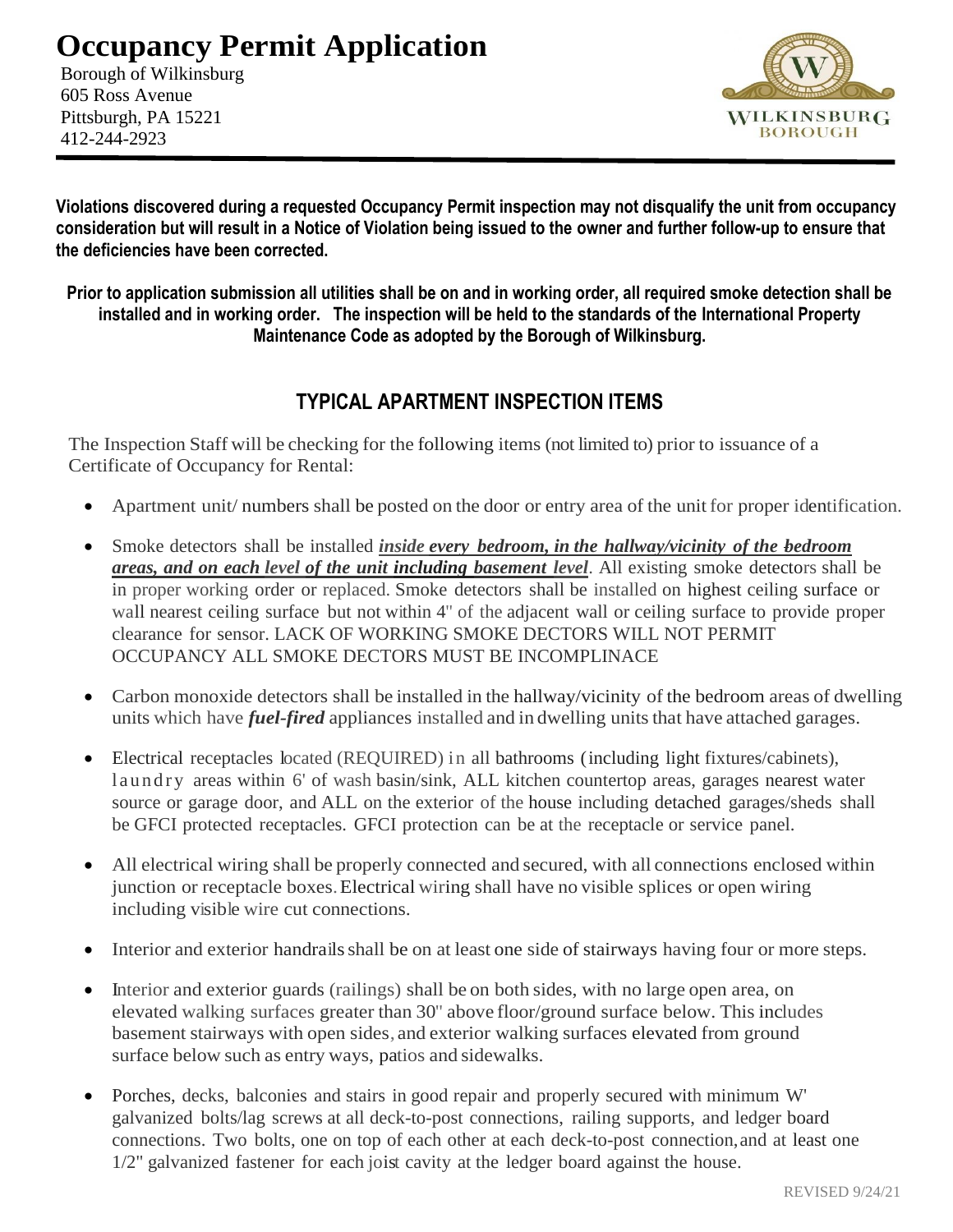## **Occupancy Permit Application**

Borough of Wilkinsburg 605 Ross Avenue Pittsburgh, PA 15221 412-244-2923



- Egress doors {main entry door and second egress) must be readily operable from inside without the need for keys, special knowledge or effort and must be side-hinged.
- Sash locking devices on windows within 6 feet above walking surface or ground level in rental dwellings. All bedroom windows shall have screens.
- Walls between attached garage & living area shall be not less than  $1/2$ " gypsum board or equivalent and all penetrations sealed.
- Ceilings in attached garages with living space located above shall be fire rated 5/8" Type X drywall or equivalent and all penetrations sealed. Garage door openers shall be plugged directly into a receptacle vs.use of extension cord.
- Doors between attached garages and living areas/utility areas that can allow fire/smoke travel shall be minimum 1-3/8" solid wood, steel honeycomb or other 20-minute fire rated door. Doors shall close properly without force.
- Relief valve installed on hot water tank with 1" discharge pipe that exits within 6" of the floor.
- Clothes dryer exhaust duct vented directly to the outdoors with metallic material only in accordance with manufacturer's installation instructions. All connections shall be made either with clamps or listed metallic tape. General purpose duct tape is not allowed.
- No visible damage to exterior siding/doors/windows/roof that may allow weather infiltration or rodent infestation. All doors and windows shall be intact and secure.

*Theinspector will alsocheck for visiblesafety hazards and violations notlisted above.*

### **TYPICAL ONE TO THREE UNIT INSPECTION ITEMS**

The Inspection Staff will be checking for the following items (not limited to) prior to issuance of a Certificate of Occupancy:

- Address numbers shall be posted and, *visible* from the street-side of the house and shall contrast with the back-ground color.
- Smoke detectors shall be installed *inside every bedroom, in the hallway/vicinity of the bedroom areas, and on each level of the house including basement level*. All existing smoke detectors shall be in proper working order or replaced. Smoke detectors shall be installed on highest ceiling surface or wall nearest ceiling surface but not within 4" of the adjacent wall or ceiling surface to provide proper clearance for sensor. LACK OF WORKING SMOKE DECTORS WILL NOT PERMIT OCCUPANCY ALL SMOKE DECTORS MUST BE INCOMPLINACE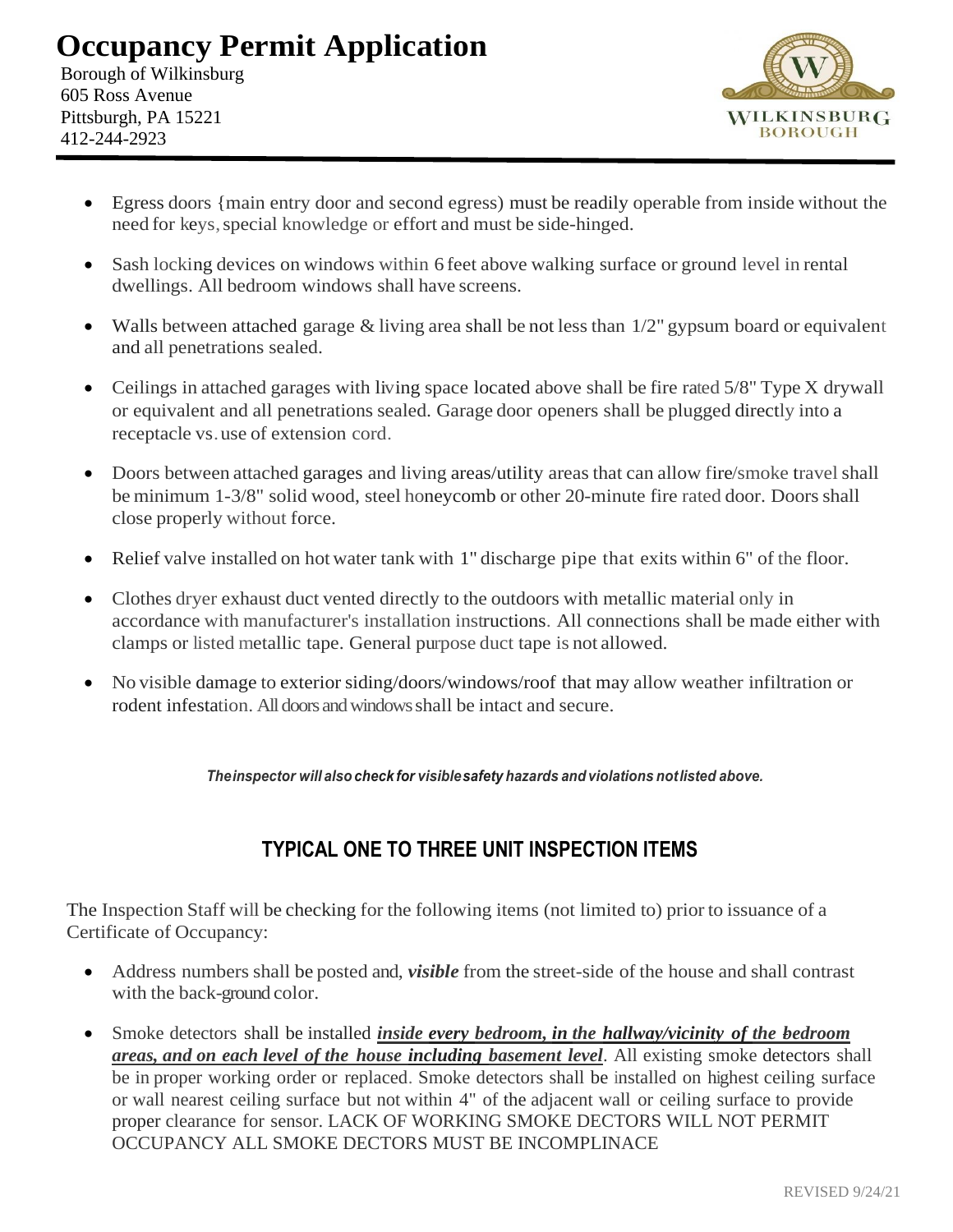# **Occupancy Permit Application**

Borough of Wilkinsburg 605 Ross Avenue Pittsburgh, PA 15221 412-244-2923



- Carbon monoxide detectors shall be installed in the hallway/vicinity of the bedroom areas of dwelling units which have *fuel-fired* appliances installed and in dwelling units that have attached garages.
- Electrical receptacles located in all bathrooms (required, including light fixtures/cabinets), laundry areas within 6' of wash basin/sink, ALL kitchen countertop areas, garages nearest water source or garage door, and ALL on the exterior of the house including detached garages/sheds shall be GFCI protected receptacles. GFCI protection can be at the receptacle or service panel.
- All electrical wiring shall be properly connected and secured, with all connections enclosed within junction or receptacle boxes. Electrical wiring shall have no visible splices or open wiring including visible wire cut connections.
- Interior and exterior handrails shall be on at least one side of stairways having four or more steps.
- Interior and exterior guards (railings) shall be on both sides, with no large open area, on elevated walking surfaces greater than 30' (thirty inches) above the floor/ground surface below. This includes basement stairways with open sides, and exterior walking surfaces elevated from ground surface below such as entry ways, patios and sidewalks.
- Porches, decks, balconies and stairs in good repair and properly secured with minimum3" galvanized bolts/lag screws at all deck-to-post connections, railing supports, and ledger board connections. Two bolts, one top of each other at each deck-to-post connection, and at least one 12" galvanized fastener for each joist cavity at the ledger board against the house.
- Egress doors (main entry and second egress door) must be readily operable from inside without the need for keys, special knowledge or effort and must be side-hinged.
- Sash locking devices on windows within 6 feet above walking surface or ground level in rental dwellings. All bedroom windows shall have screens.
- Walls between attached garage & living area shall be not less than  $1/2$ " gypsum board or equivalent and all penetrations sealed.
- Ceilings in attached garages with living space located above shall be fire rated 5/8" Type X drywall or equivalent and all penetrations sealed. Garage door openers shall be plugged directly into a receptacle vs. use of extension cord.
- Doors between attached garages and living areas/utility areas that can allow fire/smoke travel shall be minimum 1-3/8" solid wood, steel honeycomb or other 20-minute fire rated door. Doors shall close properly without force.
- No openings/registers in heating ducts from habitable space into the garage.
- Relief valve installed on hot water tank with 1" discharge pipe that exits within 6" of the floor.
- Clothes dryer exhaust duct vented directly to the outdoors within accordance with manufacturer's installation instructions.All connections shall be made either with clamps or listed metallic tape.